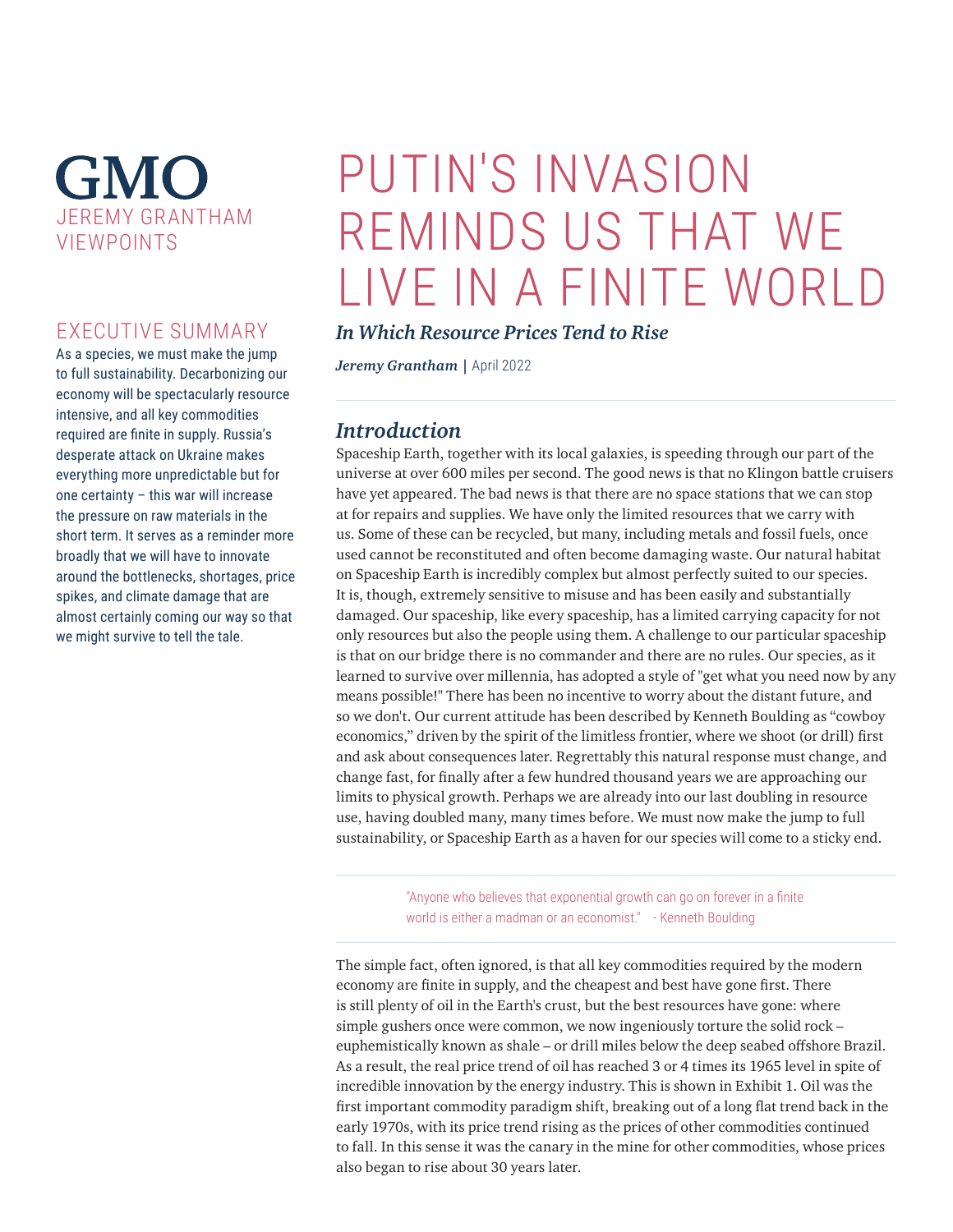

# EXHIBIT 1: REAL PRICE OF WTI CRUDE OIL, IN 2022 \$

#### As of 3/31/2022 | Source: Global Financial Data, GMO

This is shown in Exhibit 2, GMO's graph of 36 important commodities equally weighted. This shows the original 100-year decline interrupted in only three exceptional circumstances. But after the year 2000, the trend changed and prices began to rise under the pressure of unrelenting growth in China, whose global share of important commodities, like iron ore, cement, and coal, rose to 50% by 2013 from around 5% in 1980, by far the most impressive leap in history.

## EXHIBIT 2: GMO COMMODITY INDEX



As of 3/31/2022 | Source: Global Financial Data, GMO

Thankfully, many vital resources are fully recycled by nature: think of water evaporating from the most polluted sludge and falling as pure rain, often exactly where we need it. Even a few of our finite resources are fortunately not at all rare. For instance, iron and aluminium are abundant enough to supply civilization for millennia to come (although their particularly energy-intensive production must urgently be decarbonized). But many of the most important industrial metals are extremely scarce, and the best deposits have already been consumed. The average ore grade of active copper mines, for example, is estimated to have fallen from about 2.5% 100 years ago to about 0.5% today. Nickel, lithium, cobalt, and copper are all essential to the modern

# *"*

*But many of the most important industrial metals are extremely scarce, and the best deposits have already been consumed.*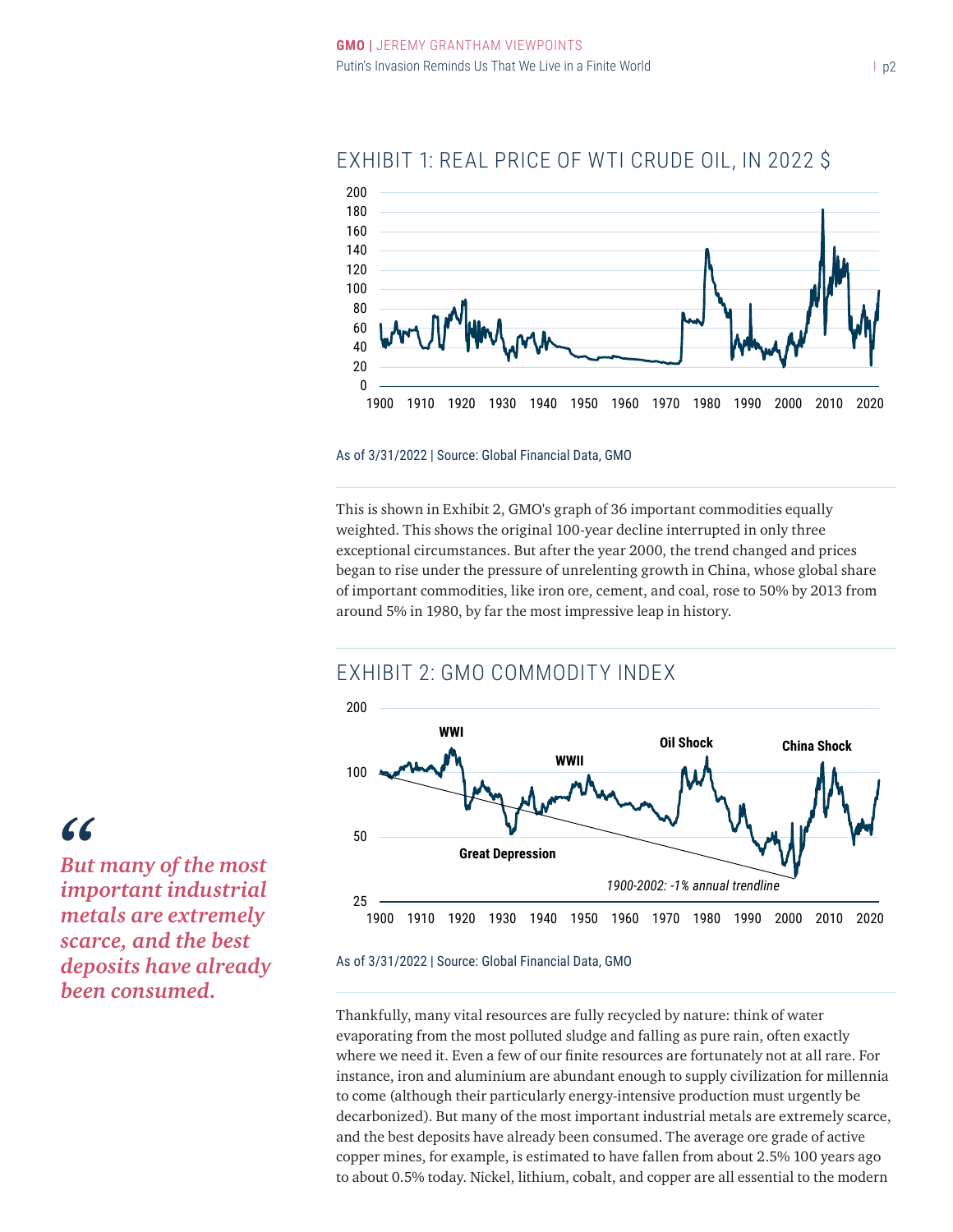economy – and particularly critical for decarbonizing industry – but each makes up only 0.002% to 0.006% of the Earth's crust, compared to iron at 5% and aluminium at 8%.

Meanwhile, the population of the developing world is still growing rapidly, and these countries will want to emulate China. Everyone wants to be richer, and richer has historically meant multiples of resource intensity, with energy in particular being closely tied to the growth rate. Consequently, I believe the long demand surge of global development will drive repeated commodity boom cycles for many decades to come.

And now, as we are faced with the urgent, even existential need to decarbonize the economy, we should realize a major and unexpected irony: large-scale deployment of windmills, solar farms, and transmission lines will be spectacularly resource intensive. It is for precisely those metals which are most constrained that the coming demand expansion will be the most unprecedented. The electric vehicle (EV) industry, for example, is likely to consume 15 times the current annual global lithium supply by 2050! And the energy situation is just as bad and even more underappreciated. Nearly all of the investment to generate 30 or 40 years of power from a wind or solar farm is up front – whether measured in money, resources, or energy. Even basic measures like insulating homes require real investment first with their payoff later. Perhaps the last great irony of the fossil fuel era will be that going off fossil fuels in the long run will require using one more spurt of fossil fuels in the short run. The quicker we convert our power grid, the worse the energy squeeze will be, and we cannot risk moving slowly. Only afterwards will fossil fuel prices decline – led by oil, which will be hit by the rapid rise of EVs, and followed later by gas and coal, which will at first be needed to meet the spike in electricity demand from these EVs (and other electrification) and whose prices will likely top out several years after oil.

Suddenly we have been confronted by Russia's desperate attack on Ukraine. We know nothing about the length and severity of this war and even less about its consequences, which could range from a positive reset to international relations if we're very lucky to the use of nuclear weapons (we pray not) if we're very unlucky. This attack takes an already sensitive world, dealing with interest rates and inflation rising and with extremely high asset prices beginning to wobble, and makes everything even more unpredictable.

A rare certainty though – already being seen – is that this war will increase the pressure on raw materials. We notice fuel the most, but food may be the most dangerous to global stability. The invasion has caused the price of wheat, corn, vegetable oil, and fertilizer to rise rapidly from a level that was already at a record, according to the UN FAO's Food Price Index. And whenever commodity prices rise, incomes are squeezed while costs rise, destabilizing economies and even political systems. Ukraine and Russia together make up over a quarter of global wheat exports, and the harvesting of Ukraine's wheat in two months is obviously at extreme risk. Egypt, which is particularly dependent on wheat, imports over half its wheat from the two countries. It is worth remembering that the chant going into Tahrir Square in the Arab Spring was "Bread, Freedom, Dignity."

Russia also has a large share of the world's export of both potassium (potash) and phosphorus (phosphate), without which inputs the productivity of most modern agriculture rapidly falls below commercial viability. This coming growing season will definitely be affected by shortages and higher prices of fertilizers, particularly in Africa, which is least able to afford it and is by far the most dependent on fertilizer supplies from Russia in particular.

# *"*

*I believe the long demand surge of global development will drive repeated commodity boom cycles for many decades to come.*